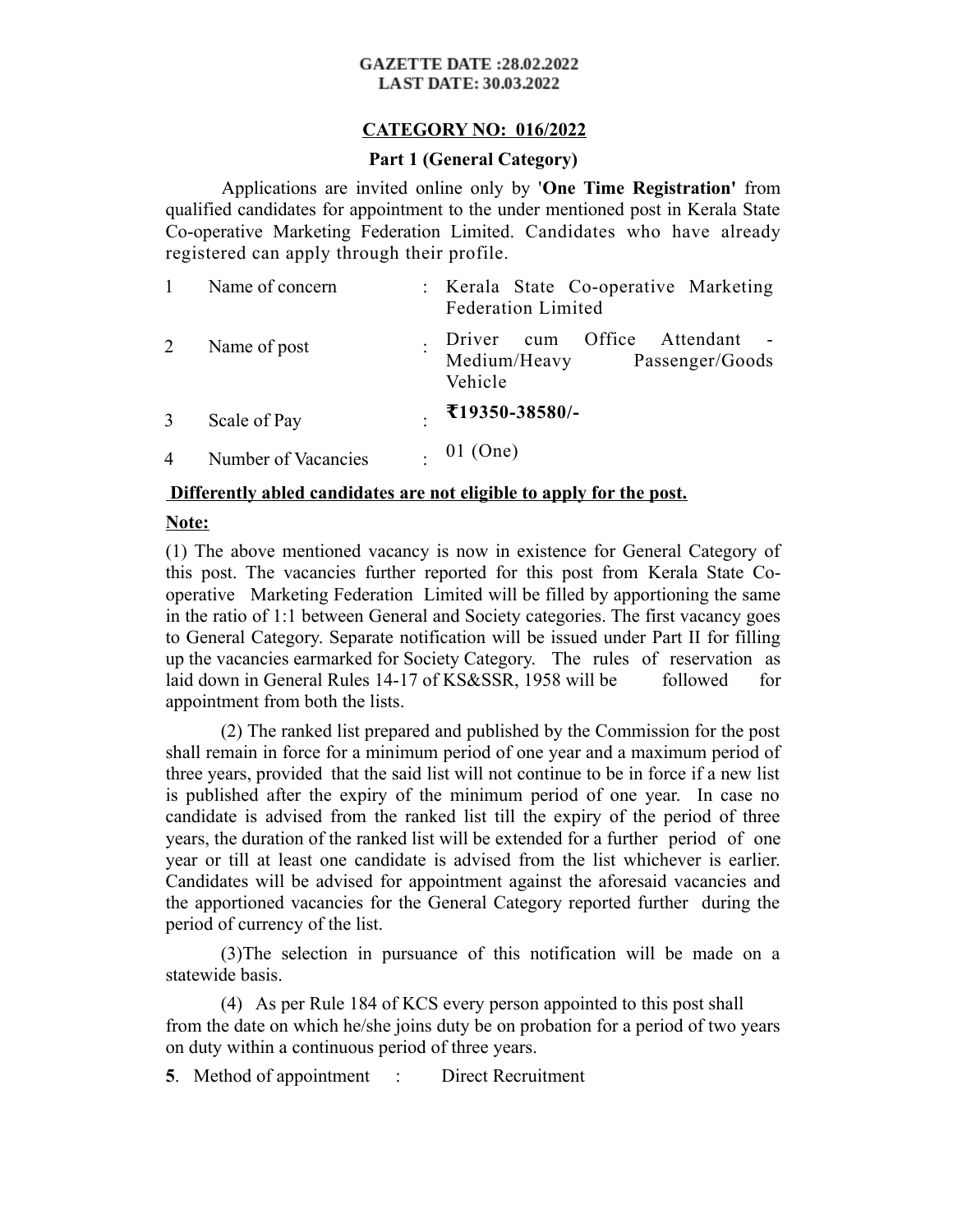Only candidates born between 02.01.1982

and 01.01.2004 (Both dates included) are eligible to apply for this post . Other Backward Communities and SC/ST Candidates are eligible for usual age relaxation. (For conditions regarding the age relaxation Please see part 2 of the General Conditions)

### **Note:-**

For concession allowed in upper age limit subject to the condition that the maximum age limit shall in no case exceed 50 years, please see para (2) of the General Conditions under part II of this Notification. Relaxation of age will be allowed to all provisional employees of the twenty nine Co-operative institutions mentioned in G. O. (P) No. 41/98 dated09.03.1998 (whether they continue in service or relieved from service) who have been appointed through the Employment Exchange to the extent of their provisional service provided they possess a minimum service of one year in the provisional appointment. The maximum period of relaxation allowed to such persons will be five years. Once they get appointment on regular basis, the concession will not be available for further appointment to any other post. The candidates who are entitled to the above concession shall note the details there of in the respective column of the application and submit certificate (original) obtained from the Head of Office or Head of Department or Appointing Authority of the Co-operative Institutions concerned, when the Commission calls for. The certificate should contain all the relevant particulars such as the post in which the applicant has/ had provisional service, the scale of pay, name of the Co-operative Institution in which he/ she has/ had worked, the date of commencement of provisional service and the date of termination of the provisional service. It should also be noted in the certificate that the applicant is not holding regular appointment under the Co-operative Institution. The original certificate thus produced will not be returned to the candidate.

#### **7. Qualifications:**

- **1)** Pass in Standard VII OR Equivalent qualification
- **2)** Must possess a current Motor Driving License to drive Light Motor Vehicles and Heavy Motor Vehicles with Driver's Badge. Heavy Motor Vehicle Driving License shall be of at least 3 years standing and in the case of Driving License issued after 16.01.1979 separate endorsement to drive Heavy duty Goods Vehicles and Heavy duty Passengers Vehicles.(The Driving Licence should be current at all stages of selection, viz, on the date of application, the last date for receipt of applications, practical test and interview).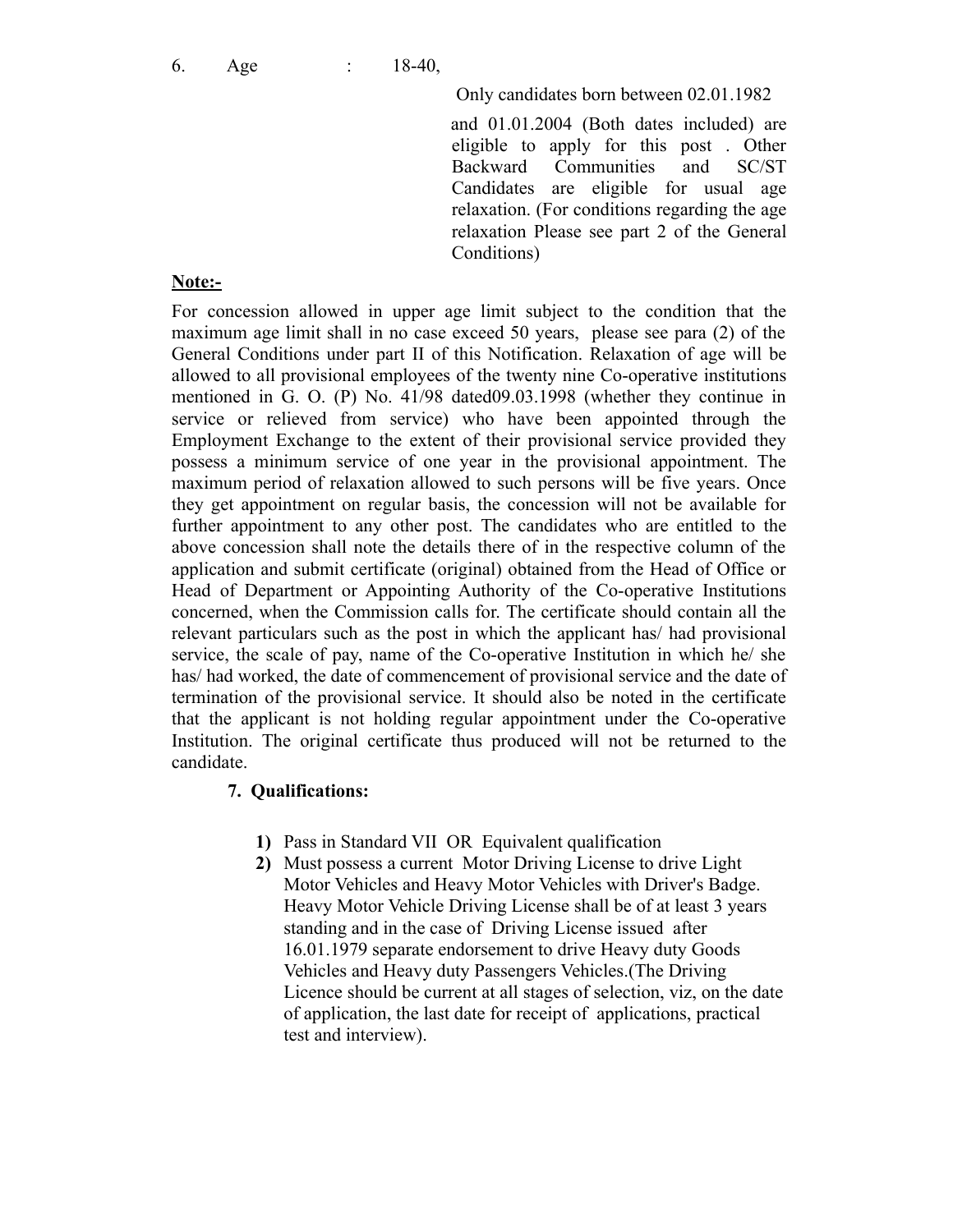| 3) Medical Fitness: Should be medically fit as per the standard<br>specified below |                 |                                                                                                                         |  |  |  |
|------------------------------------------------------------------------------------|-----------------|-------------------------------------------------------------------------------------------------------------------------|--|--|--|
| $(i)$ Ear<br>$\sim 100$                                                            |                 | Hearing should be perfect.                                                                                              |  |  |  |
| $(ii)$ Eye<br>$\sim 100$                                                           | (Both the Eyes) |                                                                                                                         |  |  |  |
| Distant Vision<br>Near Vision<br><b>Colour Vision</b><br>Night Blindness           |                 | $6/6$ snellen<br>$0.5$ snellen<br>Normal<br>Nil                                                                         |  |  |  |
| (1V)<br>infectious diseases.                                                       | movements.      | (iii) Muscles and joints – No Paralysis and all Joints with free<br>Nervous System – Perfectly normal and free from any |  |  |  |

*Note* :- (1) A practical test including T' test to assess the proficiency in driving will be conducted by the Kerala Public Service Commission. Only those who qualify T' test will be considered for Road Test.

(2) Candidates should produce a Medical Fitness Certificate from a Medical Officer not below the rank of an Assistant Surgeon and a medical certificate regarding the vision obtained from an ophthalmologist in Government Service (in the prescribed form) as and when called for by the Commission. Form of Medical Certificate are given below.

#### Form of Medical Fitness Certificate

## **FORM OF MEDICAL CERTIFICATE REGARDING PHYSICAL FITNESS FOR THE POST OF DRIVER**

(To be filled up by a Medical Officer not below the rank of an Assistant Surgeon)

1. What is the applicant's apparent age ?

2. Is the applicant to the best of your judgment, subject to epliepsy, vertigo or any mental ailment likely to affect his efficiency ?

3. Does the applicant suffer from any heart or lungs disorder which might interfere with the performance of his duties as a driver ?

4. Does the applicant suffer from any degree of deafness, which would prevent his hearing the ordinary sound signals ? Is his hearing perfect ?

5. Has the applicant any deformity or loss of finger, which would interfere with the efficient performance of his duties as a driver ?

6. State of Muscles and Joints (No paralysis and all joints with free movements)

7. State of Nervous System (Perfectly normal and free from any infectious diseases)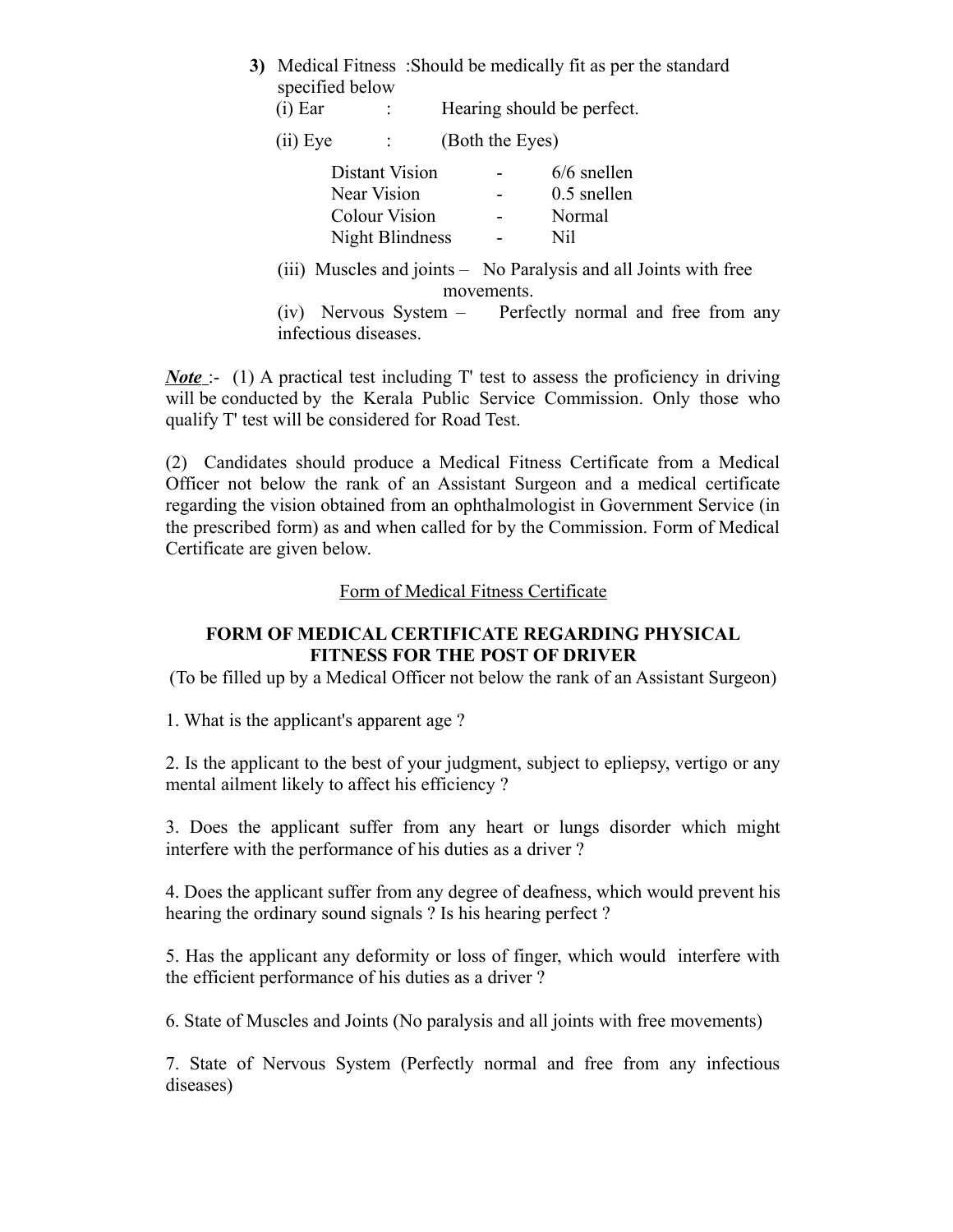8. Does he show any evidence of being addicted to the extensive use of alcohol, tobacco or any intoxicants ?

9. Marks of Identification

(1) . . . . . . . . . . . . . . . . . . . . . . . . . . . . . . . . . . . . . . . (2) . . . . . . . . . . . . . . . . . . . . . . . . . . . . . . . . . . . . . . . He is physically fit for the post of . . . . . . . . . . . . . . . . . . . . . . . . . . . . . . . . .

. . . . . . I certify to the best of my knowledge and belief that the applicant Shri. . . . . . . . . . . . . . . . . . . . . . . . . . . . . . . . . . . . . . . is the person herein above described and that the attached photograph has a reasonably correct likeness.

(The signature of the Medical Officer shall be affixed on the photograph)

Form of Medical Certificate from Ophthalmologist Regarding Vision

## **FORM OF MEDICAL CERTIFICATE REGARDING VISION FOR THE POST OF DRIVER**

(To be filled up by an Ophthalmologist in Government Service)

1. Is there any defect of vision ?

If so, has it been corrected by suitable spectacles so that the distant vision is 6/6 snellen and near vision is o.5 snellen.

2. Can the applicant readily distinguish the pigmentary colours red and green ?

3. Does the applicant suffer from night blindness ?

I have this day medically examined Shri. . . . . . . . . . . . . . . . . . . . . . . . . . . . . . . . and found that he has no defect of vision which would render him unsuitable

for the post of Driver and his standards of vision are as follows :

Standard of Vision

(Eye sight without glasses)

|   |                  | Right Eye                 | Left Eye           |
|---|------------------|---------------------------|--------------------|
|   | 1 Distant Vision | $\ldots \ldots$ . Snellen | $\ldots$ . Snellen |
| 2 | Near Vision      | $\ldots \ldots$ . Snellen | $\ldots$ . Snellen |
|   |                  |                           |                    |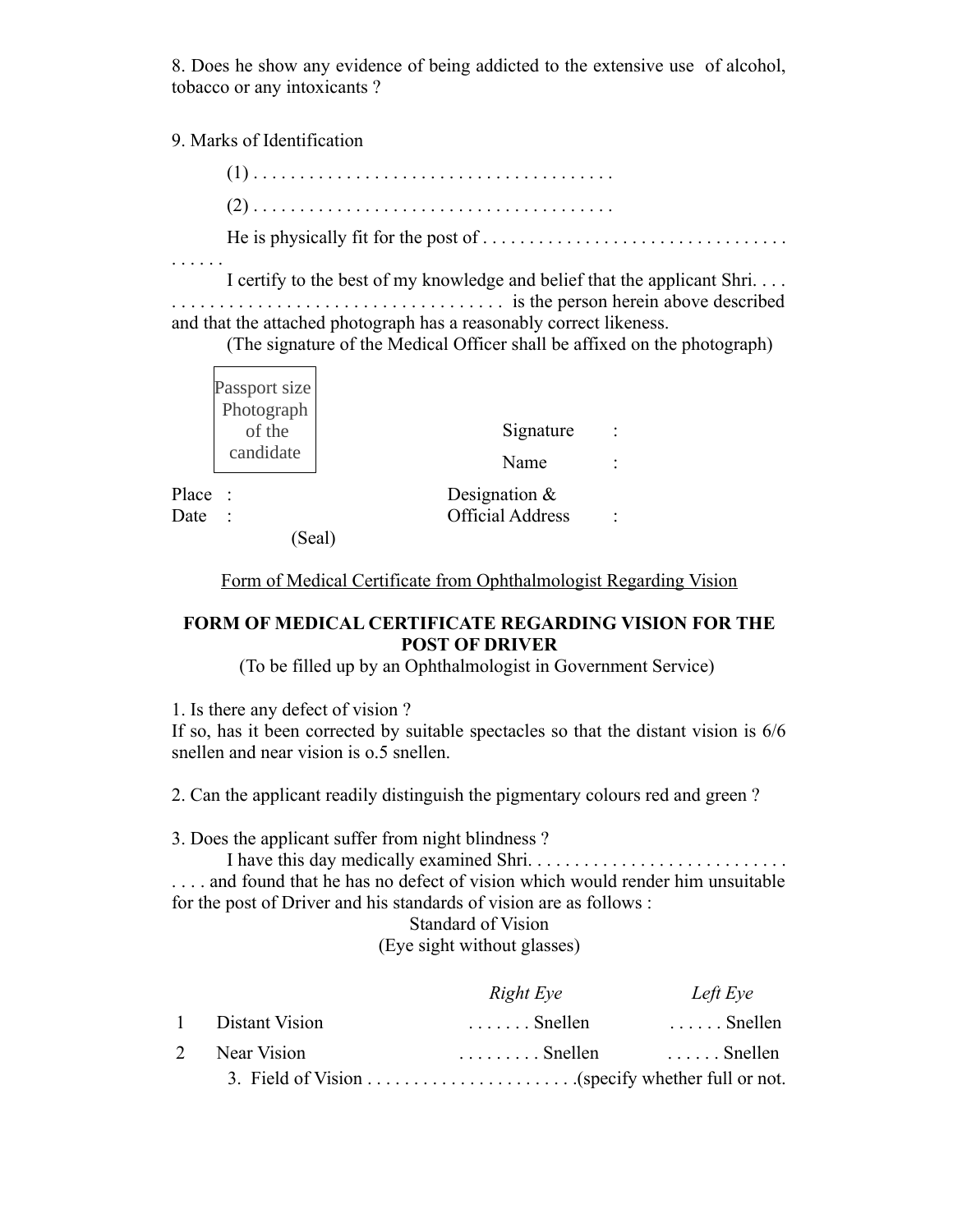Entry 'Normal', 'Good' etc. will be inappropriate here)

- 4. Colour blindness
- 5. Squint
- 6. Any morbid conditions of the eyes or lids of either eye.

His standards of vision are fit for the post of Driver.

I certify to the best of my knowledge and belief that the applicant Shri. . . . . . . . . . . . . . . . . . . . . is the person herein above described and that the attached photograph has a reasonably correct likeness.

(The Signature of the Ophthalmologist shall be affixed on the photograph leaving the face clear).

| Passport size<br>Photograph |                                                  |
|-----------------------------|--------------------------------------------------|
| of the<br>candidate         | Signature                                        |
|                             | Name                                             |
| Place                       | Designation & Official Address<br>$\ddot{\cdot}$ |
| Date                        |                                                  |
|                             | (Seal)                                           |

*Note :- Details regarding standards of vision should be clearly stated in the certificate, as given above and vague statements such as vision Normal etc. won't be accepted. Specification for each eye should be stated separately. Special attention should be directed to the distant vision. Required standard of vision are as follows.*

|                    | Right Eye     | Left Eye      |
|--------------------|---------------|---------------|
| (a) Distant Vision | $6/6$ Snellen | $6/6$ Snellen |
| (b) Near Vision    | 0.5 Snellen   | 0.5 Snellen   |

(c) Each eye must have full field of vision.

## **Note:-**

1) Rule 10 (a) (ii) of Part II KS&SSR is applicable for this selection.

2) Those candidates who have claimed equivalency for qualifications should produce the Government order proving the same at the time of certificate verification in order to consider as equivalent

3) If the caste of the candidate is wrongly mentioned in their SSLC book, they should claim their original caste in their applications and should produce Community/NCLC certificate issued from concerned revenue authority and the gazette notification for the same at the time of certificate verification.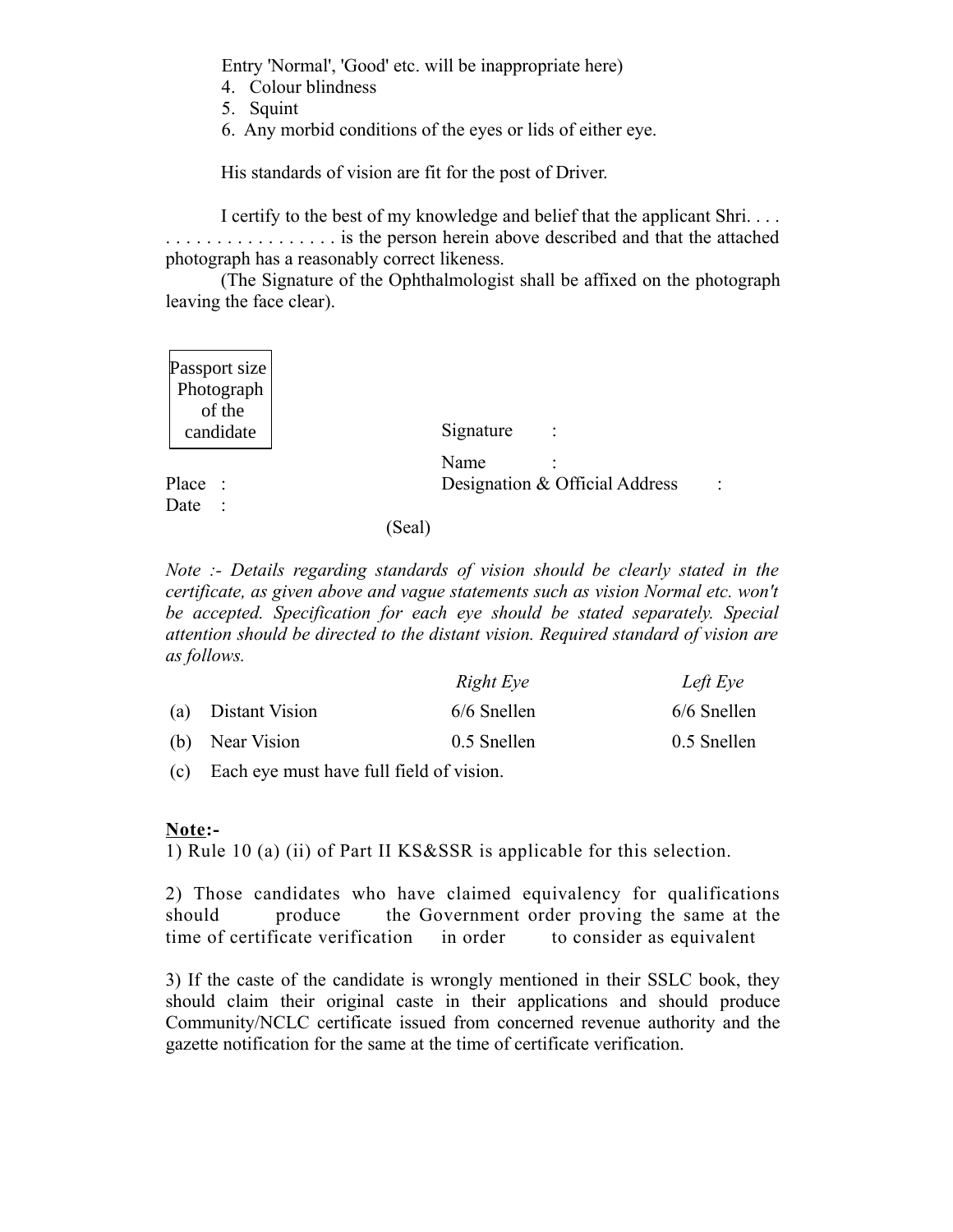## 8. **Mode of submitting the Applications:-**

- (a) Candidates must register as per ONE TIME REGISTRATION with the official Website of Kerala Public Service Commission **www.keralapsc.gov.in** before applying for the post. Candidates who have registered can apply by logging on to their profile using their User-ID and Password. Candidates must click on the **'Apply Now'** button of the respective posts in the Notification Link to apply for a post. The photograph uploaded should be one taken after 31.12.2012. **Candidates who register first time should upload photo taken within 6 months from the date of their registration.** Name of the candidate and the date of photograph taken should be printed legibly at the bottom portion. The photograph once uploaded meeting all requirements shall be valid for 10 years from the date of uploading. There is no change in other instructions regarding the uploading of photographs. No application fee is required. Candidates are responsible for the correctness of the personal information and secrecy of password. Before the final submission of the application on the profile candidates must ensure correctness of the information in their profile. They must quote the User-ID for further communication with the Commission. Application submitted is provisional and cannot be deleted or altered after submission. **Candidates are advised to keep a printout or soft copy of the online application for future reference. Candidates can take the printout of the application by clicking on the link 'My applications' in their profile. All correspondences with the Commission, regarding the application should be accompanied with the print out of the application.** The application will be summarily rejected if noncompliance with the notification is found in due course of processing. Original documents to prove qualification, experience, age, Community etc. have to be produced as and when called for.
	- (b) If Written/OMR/Online Test is conducted as part of this selection, candidates shall submit a confirmation for writing the examination through their One Time Registration profile. Such candidates alone can generate and download the Admission Tickets in the last 15 days till the date of Test. The applications of candidates who do not submit confirmation within the stipulated period, will be rejected absolutely. The periods regarding the submission of confirmation and the availability of Admission Tickets will be published in the Examination Calendar itself. Information in this regard will be given to the candidates in their respective profiles and in the mobile phone number registered in it.
	- (c)Candidates who falsely claim qualification, experience etc., and attend or abstainfrom examinations after providing confirmation are liable for disciplinary action as stipulated in Rule 22 of KPSC Rules of Procedure 1976.